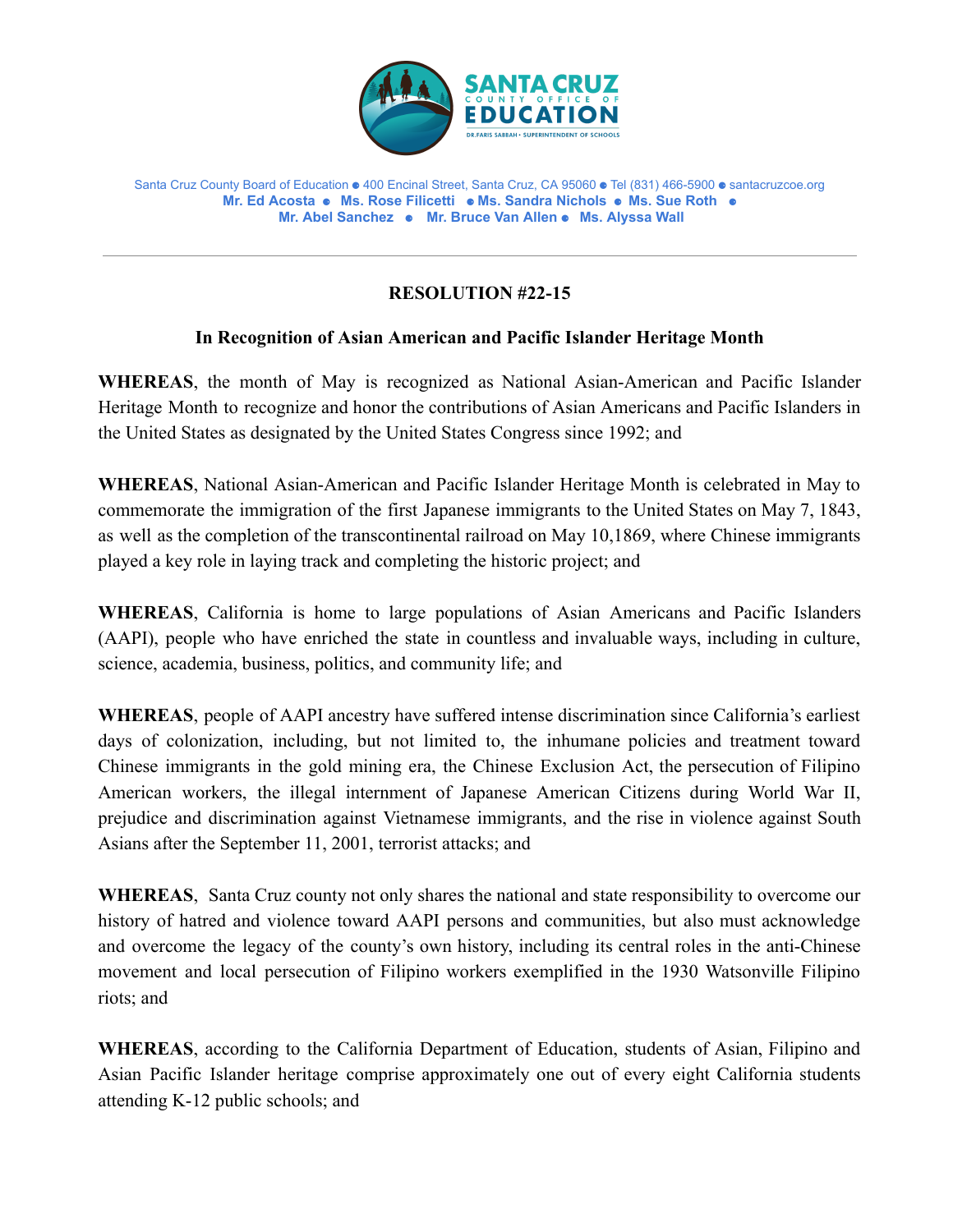## **Santa Cruz County Board of Education**

Resolution #22-15 In Recognition of Asian American and Pacific Islander Heritage Month May 19, 2022

**WHEREAS**, in many California school districts, Asian American and Pacific Islander students are expressing fear of violence and harassment when returning to in-person instruction as the COVID-19 pandemic eases; and

**WHEREAS**, schools not only have an obligation to prepare students academically but also must provide the foundation for global citizenship as well as participation in civic responsibility; and

**WHEREAS**, schools must provide inclusive curriculum that highlights Asian Americans and Pacific Islanders and other underrepresented communities' histories to help students value themselves and others; and

**WHEREAS**, schools must help dispel the "model minority" myth, a stereotype that the Asian Americans and Pacific Islanders communities are a monolithic group with uniform endowments and achievements, a way of thinking that erases the economic, academic, and social struggles of diverse communities and can add to the burden and social and emotional toll that Asian Americans and Pacific Islanders students often bear; and

**WHEREAS**, our values of inclusiveness, humanity and respect demand that we support our students and staff of Asian ancestry and the larger Asian Americans and Pacific Islanders community in this moment of national strife and at all times; and

**WHEREAS**, public institutions, including in education, must acknowledge their own roles in reinforcing anti-AAPI violence and discrimination, and must affirmatively counter the influence of white supremacy and racism in curricula, hiring, and allocation of resources; and

**WHEREAS**, public institutions, including in education, must strive to eliminate institutional racism in education, employment, and leadership;

**NOW, THEREFORE BE IT RESOLVED**, that the Santa Cruz County Board of Education hereby condemns hatred, xenophobia, harassment, and violence towards people of Asian Americans and Pacific Islanders ancestry; and

**BE IT FURTHER RESOLVED,** that the Santa Cruz County Board of Education commits to creating a supportive, inclusive culture that fully embraces students and staff of Asian Americans and Pacific Islanders descent.

**THEREFORE, BE IT RESOLVED** that the County Board of Education and County Superintendent of Schools recognizes the month of May as National Asian Pacific American Heritage Month.